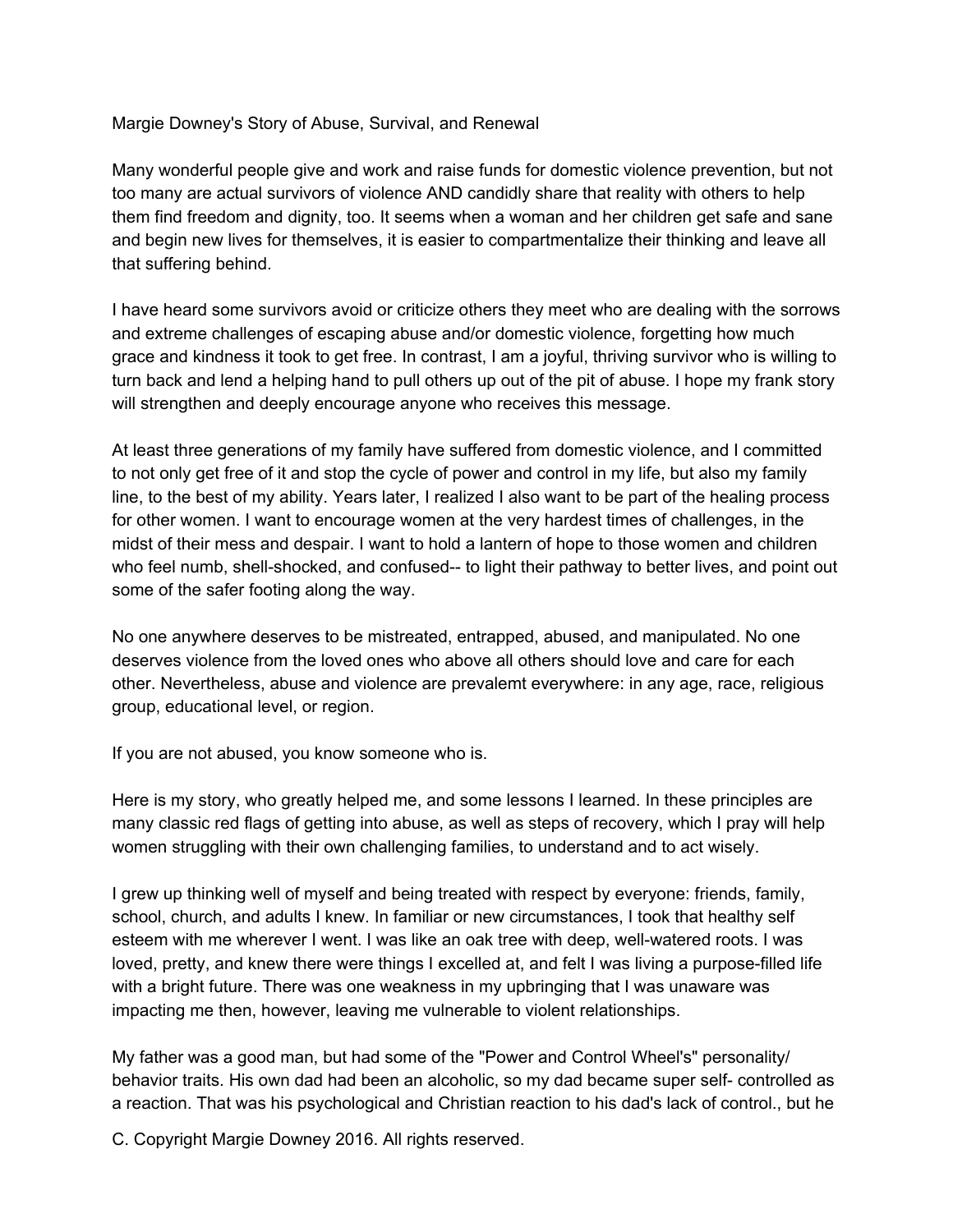never learned to deal with the emotions from that relationship. I would describe my dad as a loving, benevolent ruler in the household. I did not then feel so controlled, but my decisions as the firstborn in a large, affluent family were always finally "approved" in my childhood and teens by my parents. My department store job as a teen, my work schedule was subject my parents' plans to demand I babysit siblings instead. My large financial decsions like cars and college were principally chosen and paid for by my parents.

So, when I fell in love with a young preacher who also seemed a benevolent and strong, controlling personality who convinced me he knew more about life as an adult, I hitched my wagon to his dreams and married right after my 21st birthday. He was my first and only boyfriend, chosen in a three-month courtship. I remember my mom telling me she thought he was the only person with a personality strong enough to lead me in our new family. That really turned out to not be good for me, actually.

My young husband was ambitious, but wanted- as early as our newlywed year- to remake me in some image of what he thought I should be, using Bible verses to reason me into obeying his demands. I did not like him trying to remake me, but I was trying to be a loving,,submissive wife and thought I needed to try to please him in any request.

I had not gotten to really know him, much less his family well before we married. I was aware early of his family's history of alcoholism, emotional problems, multiple divorces, and domestic violence. I was completely unaware of the signals of abuse and violence springing from roots of power and control, as I had not known anyone like that personally. I naively expected Jesus to protect our little family from those errors, and married him, despite our pre-marriage counselor telling me not to marry him! I never imagined I would suffer abuse and violence from the man I gave my life to, with great hopes of a happy life.

All that is to explain I had unknown predispositions to become a victim. We remained married twenty five years, despite his telling me in arguments we should divorce (over many years). He abused me increasingly mentally, emotionally, spiritually, psychologically, financially, sexually, and physically. The manipulation and control grew to greater abuse and eruptions of life-threatening violence against my life. Eventually, he began to place the children's lives in danger, too.

Some of the abusive patterns I experienced from him were:

Taking car parts out of my car so I could not drive away.

 Putting all his income in a single account with only his name, that I could not access for household expenses.

 The pantry and fridge were often bare. When my mom came to visit us, she observed the scarcity and wondered how I made meals for a family of seven, did not say anything to me then. Dressing himself in expensive clothes and shoes, but not giving me funds for my clothes.

Besides old clothes I wore to church, my wardrobe daily was jeans and t-shirts. He scorned and criticized by appearance and sociability, but did not provide for me for these needs.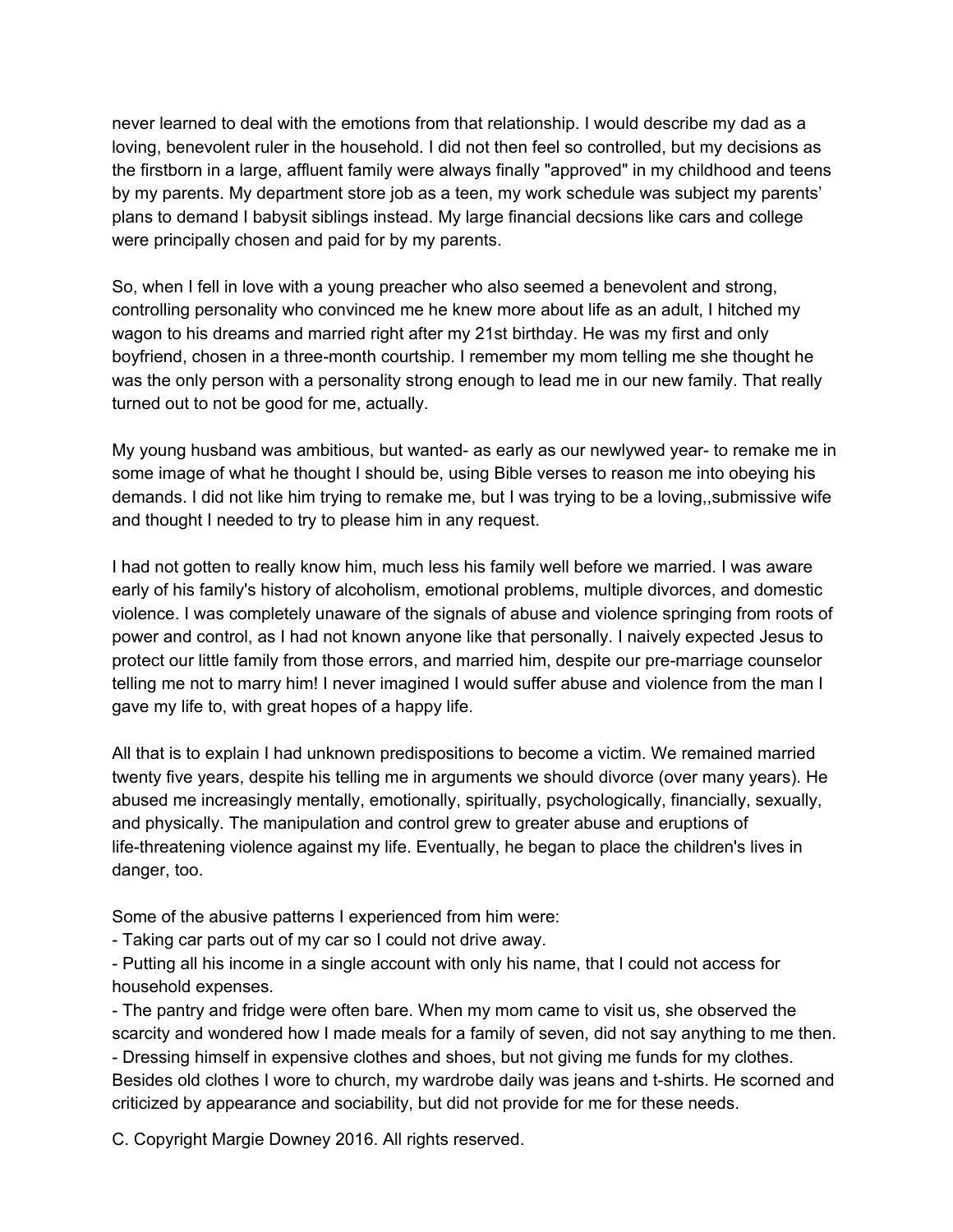- He suggested homeschooling, which I did for 20 years with our five children. However, he would not provide the summertime funds to buy the books and materials we needed at the start of a year, or agreed to enroll the children in classes/ tutoring in special subjects, which he later failed to pay the teachers the monthly fees to attend.

- It was hard to "make do" and embarrassing not to have bills paid, so I kept little businesses going to keep some cash liquidity available. He talked me into closing down several of my obviously prospering little businesses, intimidated by my potential for independence and cleverness and hard work, I suppose. He wanted me to depend on him and said so.

 When I was 7 months pregnant with our only son, my husband assaulted me, slammed me into walls, and repeatedly kicked my womb, making me urinate on the hall carpet and scaring me that I would abort the baby. I had to clean the carpet after the fight and never got an apology or offer to obtain a medical check-up on the baby's health.

- I was repeatedly strangled or smothered in bed in the middle of the night. After the first attack like this, I left him for six weeks, moving in with our two children back into my parents' home - I jumped and cowered when he came through the door after his workday. I was relieved and happy when he was away from home. I learned later in counseling this is part of what is called called hypervigilance and post traumatic stress disorder.

I dreamed at night of being a single mother, but considered it a troubling nightmare as I repeatedly had exactly the same dream. I wanted to be a wife and mom., not on my own - I could not see a way out of abuse and violence. How could I divorce a preacher? How could I support myself and five children? I saw no way out, but to continue to reform (falsely blame) myself, trying to please and placate him. It was never enough.

 When we met with his business clients, afterwards on the way home, my husband berated me and criticized every word or part of my "performance." No matter how nice a meal or location or what I had done, it was miserable to go places in public with him. His business clients saw something was going on and were embarrassed.

 At giant banquets or in front of his audiences where he was the speaker for his business, he announced I was his wife of (edgencies, and it was like (edgences underwater. The audiences gasped and stared to see my reaction. I died ten thousand deaths when he did that stunt. It made him only look bad, and he never realized it. I knew it, but sat there surrounded by thousands of shocked spectators feeling sorry for me.

 My husband spoke well of me to others, even boasted about my accomplishments as a educator and fine character, parenting, etc., but I rarely heard it.

 When events came up to give me presents, he chose the gift, rarely asking and getting what I desired. I remember one birthday he bought me a huge electric walking/ jogging machine so I would slim down, and installed it at the busy door to our kitchen. Another year, he bought me tacky aluminum and plastic-strapped yard chairs that rocked. They were unsuitable for any terrain and ridiculous.

 Another year, he bought me a small handgun, when he developed a growing gun and knife collection of his own and would shoot at trees in the country. I refused the gift, which displeased him; he kept guns in his closet, including "mine." His loaded guns and knives scared me, and worried me for the kids' safety, as well as mine I learned later he started secretly drinking Vodka alone late at night about this time, hiding it in a brown sack. Alcohol added to our troubles.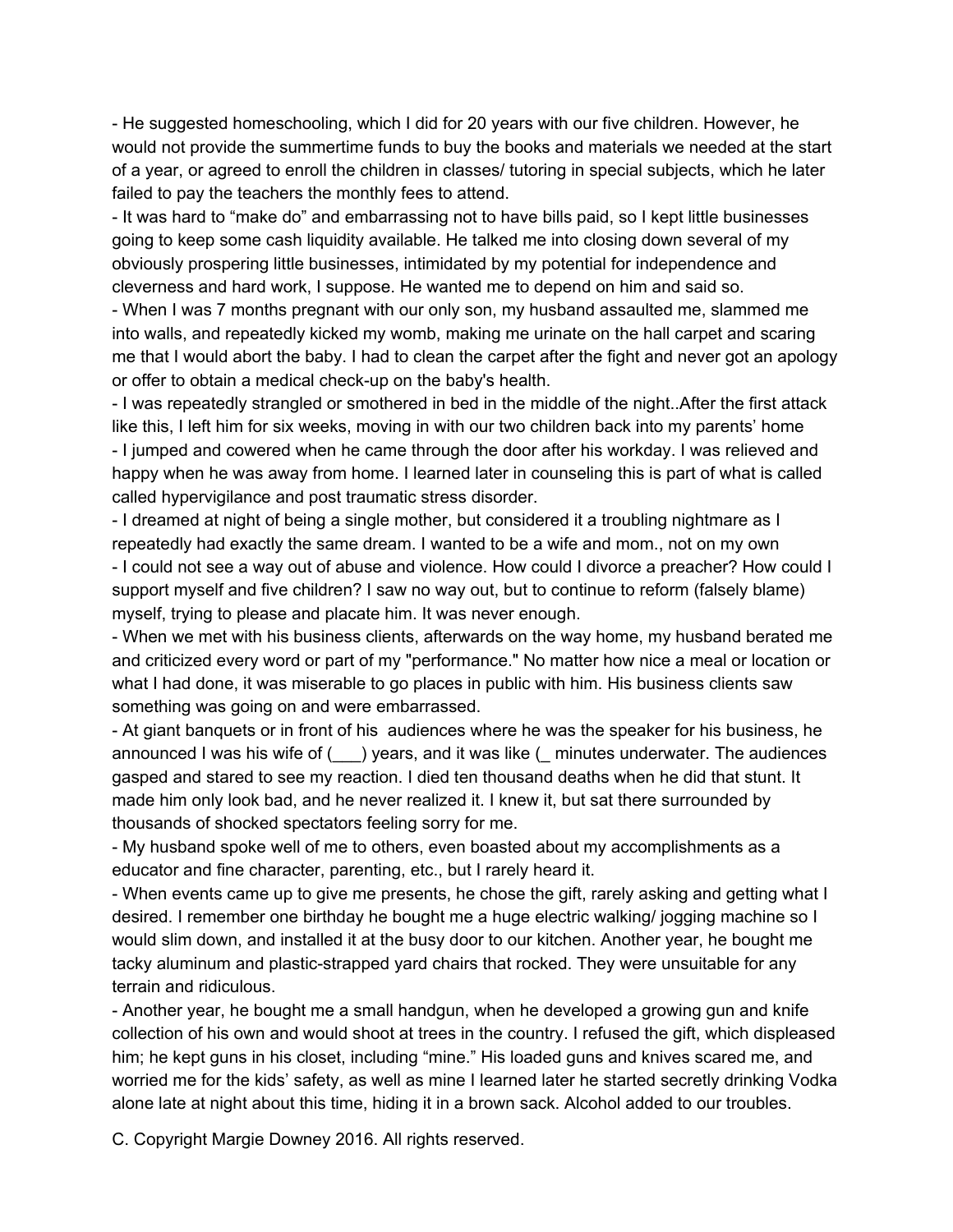Some other things he did to put the children in danger or at risk:

 Tying a makeshift sled to the back of the Chevy Suburban and dragging the young children on an icy field at fast speeds, with no protection, steering, or safety controls. It terrified them, and me, too, when they returned from that outing and told me about it, and about falling off the sled. While I cooked supper, he and our toddler son played a cruel game of butting heads like billy goats, but impacting really hard so my boy's head hurt and swelled with a "goose-egg" on his forehead. His dad was trying to toughen him up and insulted him if the child cried or complained. I forbade the game, but he would do this when I cooked supper and could not see them.

 My husband went jogging on distances so dramatically far with our prepubescent daughter, that she stopped having menses and became anorexic with self-loathing. She recovered from both ailments eventually, but still struggles with issues.

- He taught the children to regard me as weak and to confide in him only, but not in me as their mother. He lied about me to them, his friends and business associates, lied to me about myself, and spun a web of his own reality interpretation. He once said that the only reality he knew was the reality in his own head. Some of the children kept trusting me, but some were persuaded away or thought I was weak.

 There was not enough love in the house for him, so he wanted all the affection, attention, and ownership of all possessions. He became an emotional and controlling whirlpool.

- He was foolish enough after our divorce to marry a second woman who was abusive to him and very cruel to children from my marriage to him. His second wife's permitted abuses to my children broke my heart, and led to 12 years of family court battles to protect, provide for, and nurture the children, despite cruelty when in their home.

Let me fast-forward to today, to good news and solutions I have found for us.:

- I have gone from: escaping his violence via sleeping in my car, at my parents' home, or with friends to: having my own, cozy home in a safe neighborhood.

- I have gone from: losing his health and life insurance protection for 12 years uninsured to: being insured again (even if it is only an ACA subsidized coverage.)

- I have gone from: denigration and shame to: self appreciation and self respect again, even popularity at work..

- I have gone from: T-shirts to: professional wardrobe.

- I have gone from: the "divorce-mobile," a clunker car he bought me when he cashed in my Suburban to: an attractive, safe car less than 4 years old. Finally, I have enough credit.

I have gone from: community and service projects my ex-spouse selected or led to: starting my own charity, a 501c3 tax-exempt nonprofit corporation which helps women and children needing to get out of abuse and violence. Now my primary domestic violence prevention labor is through the 501(c)3 charity I started, Abigail's Archangels Domestic Violence Prevention (see www.abigailsangels.org). We are growing our funding, board, web site, services, and areas served this year. It is exciting, and we work from the perspective of healthy survivors of abuse helping other women to get healthy and helped.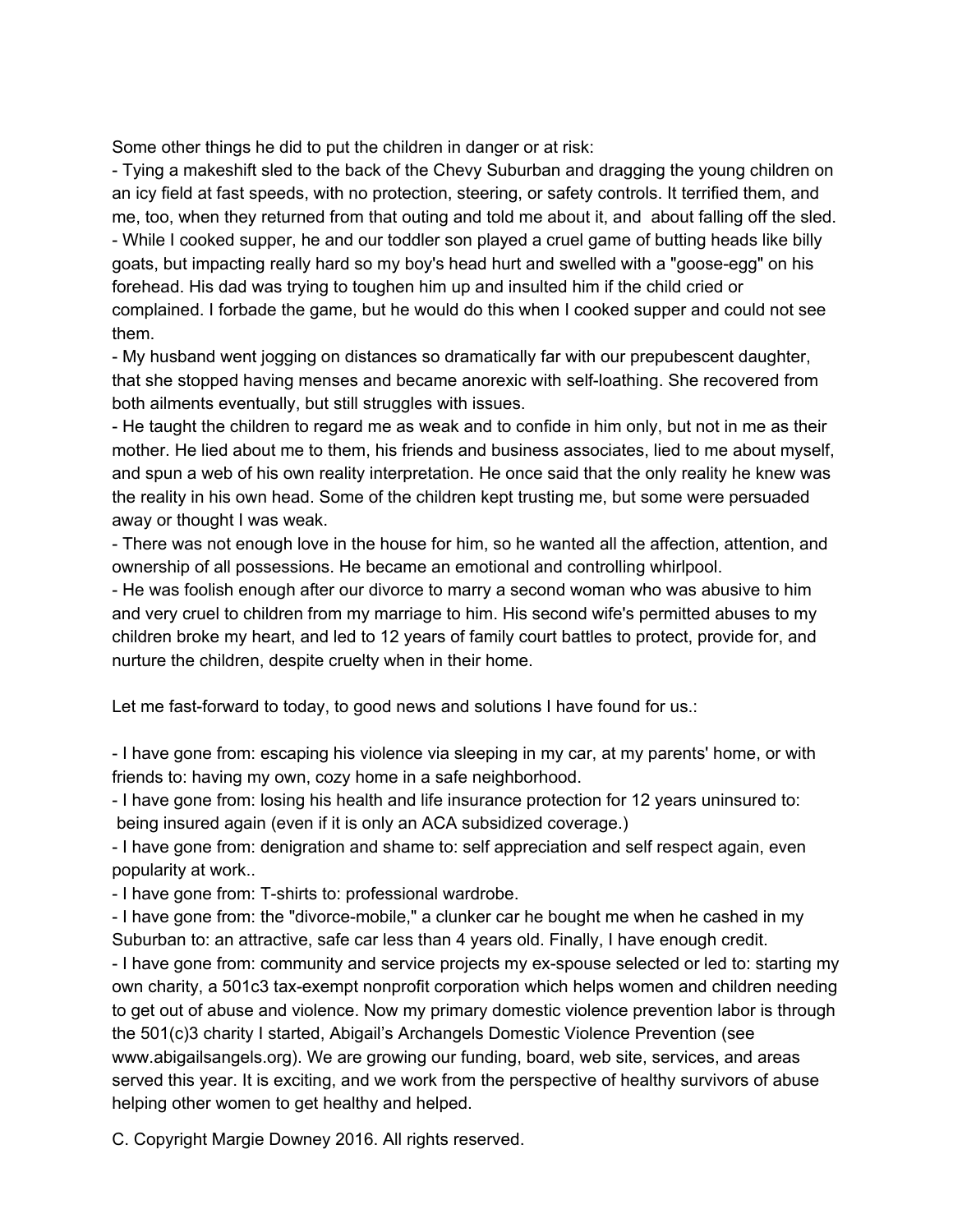Part of that violence prevention work has also been activities with The Family Place in Dallas. I am deeply concerned and committed to holding out a lantern of hope, my own little grace beacon, to encourage those at the beginning of the difficult journey out of abuse into new freedom, respect, love, hope, and a new LIFE. At The Family Place, I managed the library for kids and adults, stocked the supply shelves for Shelter residents, sorted donated clothing, helped with children's classes for encouraging games/counseling in a group, popped popcorn for movie nights, hung child art on the wall, monitored the front gate security, and visited with residents to encourage them with empathy. I have in the past told my story at major fundraising events for The Family Place. The results were powerful.

My personal journey included some personal spiritual struggles and resolutions. I challenged everything I believed about the Bible, God, my life and purpose, womanhood, what a family means, … yet kept my faith in Jesus as the wars raged around me in so many arenas. I am sure I would not be alive, sane, and doing this well without Jesus Christ. If you wonder how I survived and came successfully to the other side of the deep ocean of abuse, I must explain that my greatest asset, solution, strength, and best friend through this is Jesus.

Police, criminal court, investigations, lawyers, and even going to court without a lawyer sometimes are part of our story, but that is for another article. It was a police officer called to our home the last time I was assaulted by my husband, who gave me a reality mirror to see myself. Maybe these statements will help someone else. He told me I had three options at that point: 1) A smoking gun, because I would shoot my husband in self defense 2) A body bag, because I might stay until he killed me or 3) Choose when and how I would leave safely with the children. I decided in less than two days I was ready to leave, while my husband sat in jail for attacking me. I was ready and bold and never looked back on the decision to get safe.

Not all of my children came through the last 20 years with their faith intact, or their morals, either. Each of them was in years of counseling, some as children and some as adults. I am sad to see their scars, love them as they are. I hope and pray they find their way to happy, loving lives where they also feel loved and respected.

I have gone from shattered credit to building credit successfully. I mentioned the car financing, and recently rented a washer/ dryer, a huge blessing to launder at home. I walk with a cane now, and pulling my laundry around to wash it had become almost impossible.

In 2002, I had a pastor who was clueless about abuse before the divorce, but found a church that had ministries to divorcing, abused women and knew how to help and love us through hard choices and the common poverty of a single mom. Many psychological counselors had failed us over 25 years of "marital counseling", but in the new church and at The Family Place, we received appropriate help.

From The Family Place, we received these services and probably more I do not even know: counseling for the children and me, for me with a group of women also escaping abuse, for the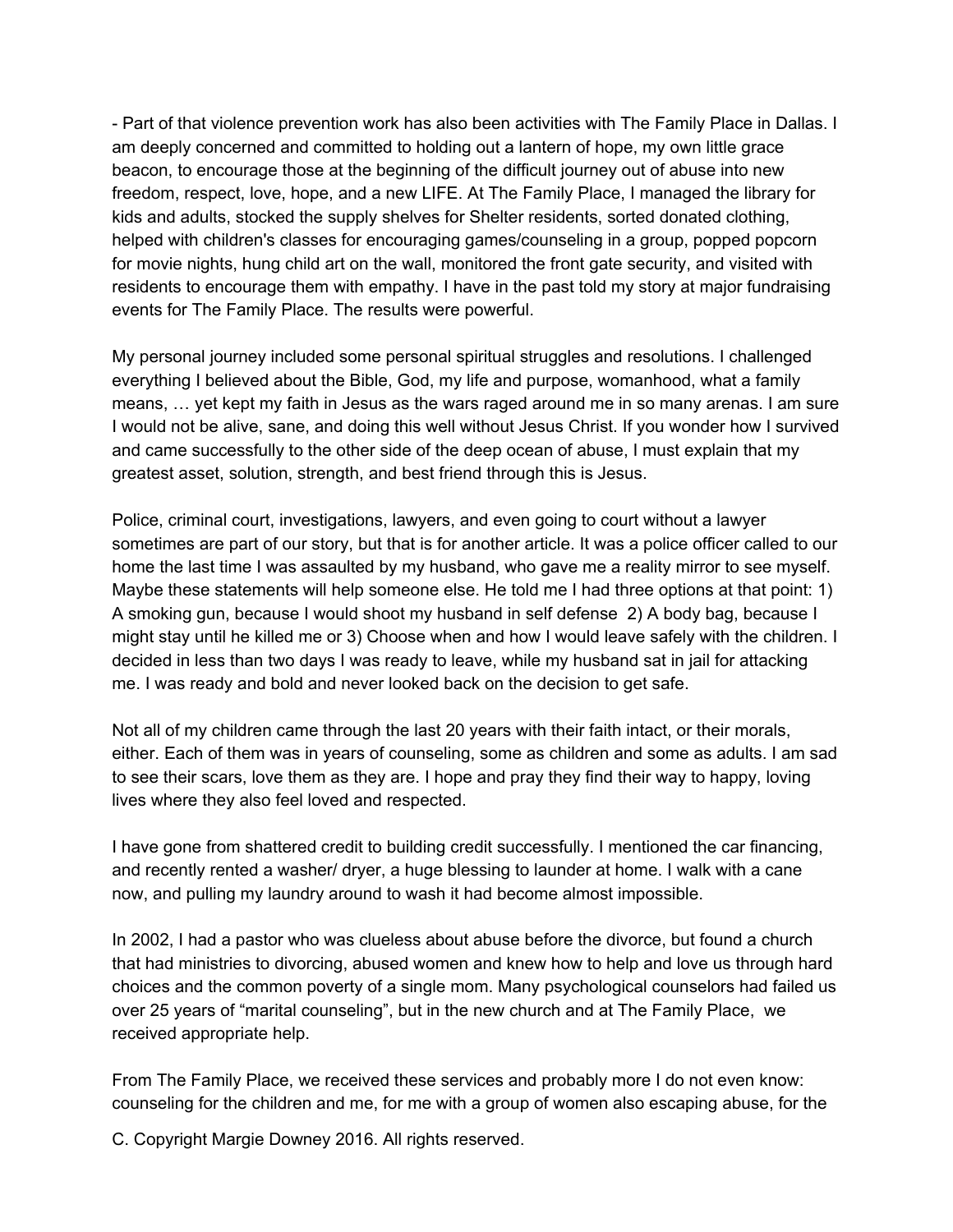children with other children, and each of us individually counseled for years. We had social services described to us with contacts provided. We got new concepts to change our thinking and behavior, teddy bears for Christmas, large candy Easter baskets, backpacks of school supplies for three children for several years, and art therapy sessions.

When I testified in criminal court regarding the violence from my husband, The Family Place sent ambassadors in the courtroom supporting me emotionally and flagging to the judge they knew the case. The staff and counselors from The Family Place came for some of my divorce hearings to support me, too.

From the local schools, free supplies were donated to us, too. We benefitted from clothes closets at churches and Network of Community Ministries in Richardson. Various charities helped me with rent or utilities many times as I pursued regular employment, sometimes working four jobs at a time.

My parents reversed-mortgaged their paid-for home to pay my divorce and custody legal bills and housing for several years, until they could not help any longer. They sacrificed so much to help us, once they knew what was happening.

I am forever grateful to all the people and dozens of organizations who helped me start a new life free of abuse and violence for my children and me. There have been over \$200,000 in services and support and legal help spent just on my family, the best I can add up over the years. Friends of the children and me have "run toward the fire" like brave firemen to be our devoted friends. They have been lifelines.

What are some of the other helpful things I have learned through all of this agony, drama, and healing?

1. God is on His throne, cares for each of us, and is powerful. Miracles do happen.

2. There is purpose to life, and anything painful I must bear is my choice to accept and make into a blessing in some way to someone else.

3. I do not want what I suffered to be wasted, so helping others makes good use of my suffering and reduces theirs.

4. Face each day with hope and joy and love. The greatest of these is love.

5. Forgiveness is good for ME. Proactive justice and protection can and should be pursued, but the internal forgiveness of letting GO of the offenses helped me heal and move on to my new life. I have been forgiven my mistakes by God, and He gives me (His own) forgiveness for those horrible things done to me. I can let go. I did let go, because I did not want to be consumed with bitterness. I do not want pet dragons in my heart.

6. Family is who you choose. Most of my relatives have been furious for me to be public about helping others out of violence and abuse. I am shunned, rejected and challenged by relatives I never would have dreamed would side AGAINST me and my safety, including relatives who chose to keep their own family abuse secret. So, I enjoy those relatives who do want to interact in close relationship, knowing I will keep being open and helping others get out.